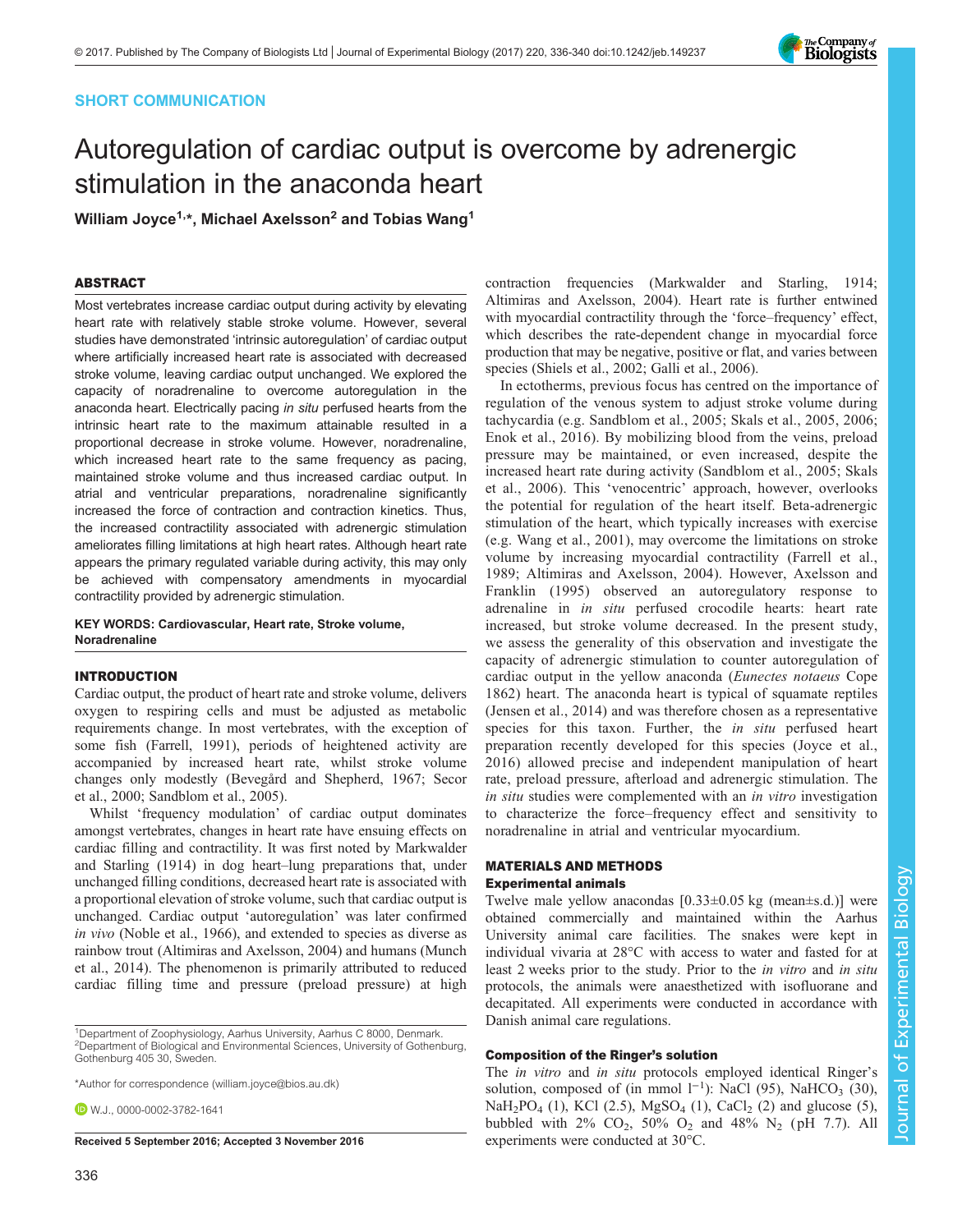### In situ preparations

This experiment used seven snakes (body mass: 0.25–0.4 kg). The in situ perfused preparations were instrumented as described previously ([Joyce et al., 2016](#page-3-0)). The posterior caval vein was cannulated with a 16 gauge stainless steel cannula to deliver perfusate to the right atrium, the left atrium was perfused by a 19 gauge stainless steel cannula in the pulmonary vein, and the remaining veins were ligated with 4/0 surgical silk. The common pulmonary artery, left aortic arch and right aortic arch were cannulated with polyethylene cannulae (outer diameter: 2 mm) immediately cranial to the heart, allowing the pericardium to remain intact. Following instrumentation, the preparation was transferred to an organ bath containing 0.9% NaCl and perfusion with Ringer's solution was resumed.

The double-bored cannulae (see [Franklin and Axelsson, 1994\)](#page-3-0) allowed continuous measurements of pressure at the tip of insertion. Pressure cannulae (PE-50) were connected to pressure transducers (PX600; Baxter Edwards, Irvine, CA, USA) that were calibrated against a static water column. Arterial flows were measured by ultrasonic flow-through probes (4NRB; Transonic System, NY, USA) placed in the outflow lines and connected to a Transonic T206 flow meter. Signals from the pressure transducers and flow meter were recorded with a Biopac MP100 data acquisition (Biopac Systems, Goleta, CA, USA) at 100 Hz. Heart rate was derived from the pulsatile flow signals.

The preparations were allowed at least 20 min to stabilize at intermediate preload pressure (0.2–0.4 kPa) and an afterload of 5 kPa. Thereafter, three 'Starling trials' were conducted, where preload pressure was increased in steps of approximately 0.05 kPa. The first trial was carried out at the intrinsic heart rate. For the second trial, two silver electrodes were placed on either side of the right atrium for electrical pacing of the heart using a Grass SD9 stimulator (Quincy, MA, USA) to attain a heart rate of 50 beats min−<sup>1</sup> (0.83 Hz); pilot experiments on sino-atrial preparations revealed this to be the maximal heart rate attainable with adrenergic stimulation. The third trial was conducted in the presence of a saturating dose (10 µmol  $l^{-1}$ ) of noradrenaline. During the second trial, pacing failed for one preparation, which was therefore excluded from the analysis.

Prior to the addition of noradrenaline, but after the paced Starling trial, we conducted an experiment under constant filling conditions (i.e. the height of the pressure column filling the heart was not changed during the trial). Preload pressure was adjusted to attain a cardiac output of approximately 35 ml min−<sup>1</sup> kg−<sup>1</sup> and a stroke volume of  $1 \text{ ml kg}^{-1}$  in the absence of pacing. Thereafter, pacing was resumed, whilst cardiac output and preload pressure were permitted to change. Pacing lasted until flows and preload pressure stabilized  $(\leq 2 \text{ min})$ . Perfusion with noradrenaline then commenced and the intrinsic change in preload pressure, heart rate and cardiac output were followed until stabilization (<10 min).

The anaconda heart operates as a single pressure pump [\(Joyce](#page-3-0) [et al., 2016](#page-3-0)), thus cardiac output was calculated as the sum of left aortic flow, right aortic flow and pulmonary flow and normalized to body mass (kg). Stroke volume was calculated by dividing total flow by heart rate. As right and left atrial filling pressures were controlled in tandem, preload pressure was defined as the average of right and left atrial filling pressures (kPa) ([Farrell et al., 1994](#page-3-0)). For each individual preparation, flow and stroke volume were fitted to preload pressure using a third-order polynomial function. The polynomial equations from each animal were then combined to generate data at set points (0.05 kPa intervals) to produce composite

graphs consisting of means of all animals ([Franklin and Axelsson,](#page-3-0) [1994;](#page-3-0) [Wang et al., 2002\)](#page-4-0).

### In vitro preparations

This experiment used five animals (body mass: 0.26–0.38 kg). The heart was removed and transferred to Ringer's solution and dissected to provide an atrial strip and a ventricular strip preparation (e.g. [Joyce](#page-3-0) [et al., 2014\)](#page-3-0). The preparations were tied at each end with surgical silk before one end was tied to a metal rod that was attached to a force transducer (Statham UC 2, Oxnard, CA, USA). The other end was tied to one of two silver electrodes, and each preparation was immersed in 50 ml of Ringer's solution contained within a waterjacketed organ bath. After 15 min, electrical stimulation (Grass SD9 stimulators) commenced at 12 beats min−<sup>1</sup> with 5 ms pulses at a voltage double that required to elicit contraction. After 15 min, the preparations were stretched with a micrometer screw until the maximum force of contraction was attained. The preparations were then allowed 30 min to stabilize.

Each preparation underwent a force–frequency trial from 12 to 60 beats min−<sup>1</sup> . Each frequency was maintained until contractions stabilized. Thereafter, a saturating dose of noradrenaline (10 µmol l−<sup>1</sup> ) was added to the Ringer's solution and the force– frequency trial was repeated once force had stabilized (<10 min). Upon commencing the experiment, the strips were measured and weighed, allowing cross-sectional area to be estimated assuming a density of 1.0 mg mm−<sup>3</sup> . At each frequency in the presence and absence of noradrenaline, twitch force, time to peak force and time to 50% relaxation were recorded, allowing the rate of contraction and rate of 50% relaxation to be calculated.

In the *in situ* perfused heart, the effect of pacing and noradrenaline on heart rate, preload pressure, stroke volume and cardiac output were analyzed with a repeated-measures one-way ANOVA. For the Starling trials, a repeated-measures two-way ANOVA was used to determine significant effects of pacing or noradrenaline on cardiac output and stroke volume at different preload pressures. In the in vitro experiments, the effects of noradrenaline and stimulation frequency were assessed with a repeated-measures two-way ANOVA. Differences were considered statistically significant when P<0.05. Data are presented as means±s.e.m.

To disentangle the interdependent effects of heart rate, contractility and cardiac filling, we explored cardiac performance in the anaconda (E. notaeus) using in vitro and in situ perfused cardiac preparations. We specifically sought to quantify the extent to which adrenergic stimulation can ameliorate cardiac filling limitations at elevated heart rates.

Right atrial pacing raised heart rate ([Fig. 1A](#page-2-0)), which decreased preload pressure [\(Fig. 1](#page-2-0)B) and stroke volume ([Fig. 1C](#page-2-0)), resulting in unchanged cardiac output [\(Fig. 1](#page-2-0)D). This frequency-independent 'autoregulation' is similar to that of mammals and fish; thus, the reciprocal relationship between heart rate and stroke volume appears to be a common feature of the vertebrate heart [\(Markwalder and](#page-3-0) [Starling, 1914; Altimiras and Axelsson, 2004\)](#page-3-0). At equivalent preload pressures in the Starling trials, paced hearts generated higher cardiac output than control hearts [\(Fig. 2](#page-2-0)A), although this was only statistically resolvable at the higher preload pressures.

The decreased stroke volume during cardiac pacing may be attributed to reduced time for ventricular filling [decreased end diastolic volume (EDV)] or compromised contractility [increased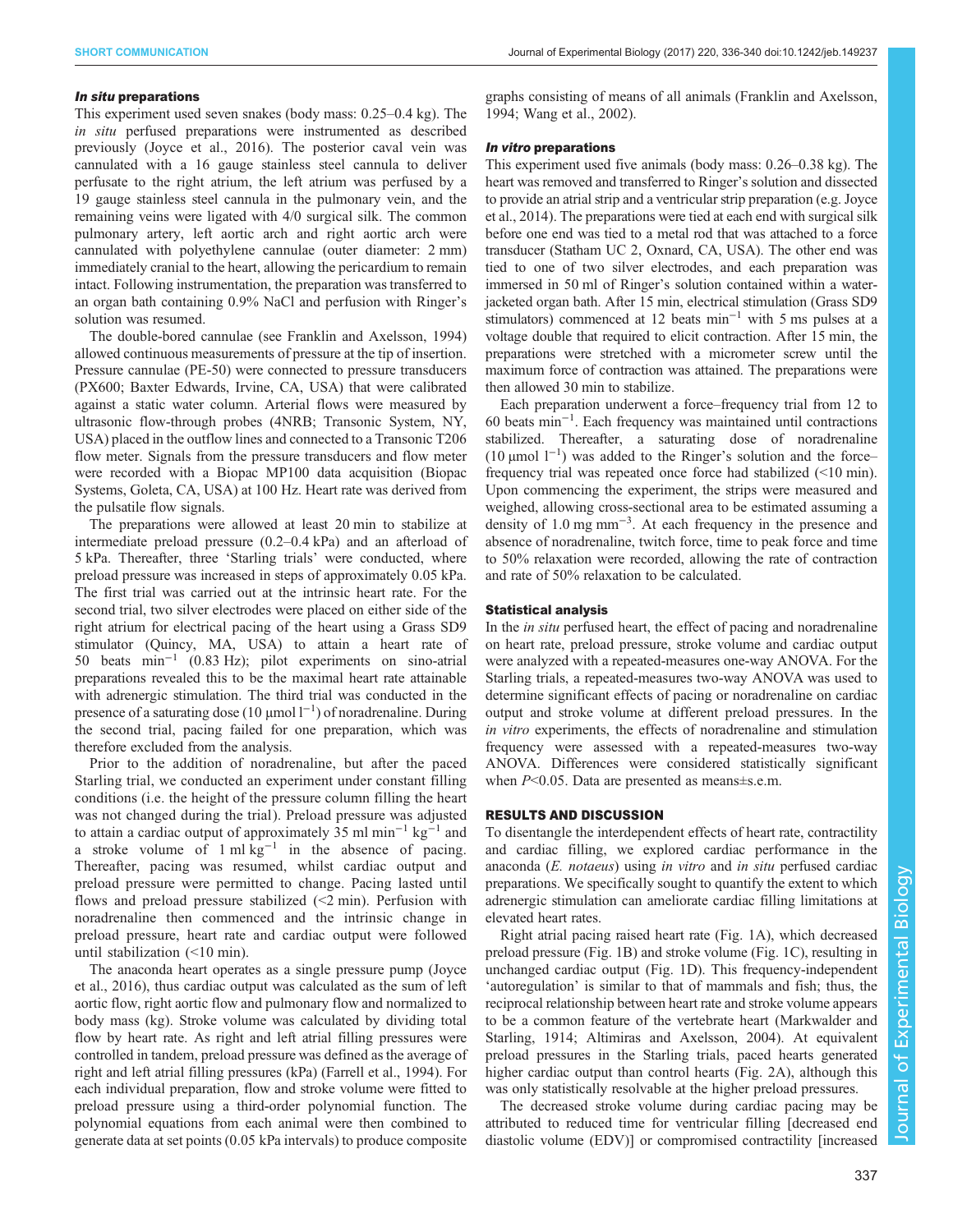<span id="page-2-0"></span>

Fig. 1. Cardiac performance during control conditions and at elevated heart rates achieved by electrical pacing and adrenergic stimulation in perfused anaconda hearts. The effects of right atrial pacing (0.83 Hz) and noradrenaline (10 μmol l<sup>−1</sup>) on (A) heart rate, (B) preload pressure, (C) stroke volume and (D) cardiac output in in situ perfused anaconda hearts under unchanged filling conditions. Asterisks indicate a significant difference from intrinsic conditions; double daggers indicate a significant difference between paced and noradrenaline treatments (repeated-measures one-way ANOVA). Values are means±s.e.m. (N=7). (E) An original trace depicting the effect of right atrial pacing and noradrenaline on right aortic arch flow and right atrial preload pressure from a 0.311 kg anaconda.

end systolic volume (ESV)]. Because ventricular twitch force was unaffected by stimulation frequency in vitro [\(Fig. 3](#page-3-0)A), contractility per se does not appear to be the primary limitation. Instead, the reduced preload pressure at elevated heart rate suggests that EDV is diminished. Given this finding, we established the effect of pacing across a range of preload pressures by constructing Starling curves at both intrinsic and elevated heart rates (Fig. 2). The paced hearts generated a higher cardiac output, however stroke volume remained consistently lower for a given preload pressure, suggesting that the decreased preload pressure is not solely accountable for the decreased stroke volume at higher frequencies. The temporal factor is probably important; at higher heart rates, decreased diastolic filling time restricts perfusate from entering the ventricle,



Fig. 2. The effects of electrical pacing and adrenergic stimulation on cardiac performance over a range of preload pressures in perfused anaconda hearts. The effect of right atrial pacing (0.83 Hz) and noradrenaline (10 µmol l−<sup>1</sup> ) on (A) cardiac output and (B) stroke volume during a Starling trial. Heart rates during the Starling trials were the same as depicted in Fig. 1A for each condition. Crossed symbols indicate a significant difference from preparations during intrinsic (untreated) conditions (repeated-measures two-way ANOVA). Values are means±s.e.m. (N=6).

regardless of the filling pressure. Further, the atrial contribution to ventricular filling, which is particularly important in ectotherm hearts [\(Johansen and Burggren, 1984; Burggren et al., 2014\)](#page-3-0), may have been compromised at higher rates because the atrial preparations exhibited a negative force–frequency effect over these frequencies ([Fig. 3](#page-3-0)B).

Noradrenaline increased heart rate to 47.4±1.6 beats min−<sup>1</sup> , which did not differ statistically from pacing at 0.83 Hz (Fig. 1). Noradrenaline further decreased preload pressure, but maintained stroke volume, permitting an increased cardiac output (Fig. 1). In the Starling trials, noradrenaline vastly increased cardiac output and stroke volume across all preload pressures (Fig. 2). Atrial and ventricular preparations increased force in response noradrenaline, and also the rates of contraction and relaxation were faster across all frequencies ([Fig. 3](#page-3-0)).

The positive inotropic effect of noradrenaline on ventricular myocardium suggests that adrenergic stimulation likely decreased ESV in the working heart. However, the end-systolic reserve may be somewhat limited as ejection fractions are considered to be high in ectotherms [\(Jensen et al., 2016\)](#page-3-0). Noradrenaline may also have aided cardiac filling by promoting the suctional filling of the ventricle, as indicated in an early study on excised turtle ventricles ([Kraner,](#page-3-0) [1959\)](#page-3-0), the large fall in preload pressure, and the positive lusitropic effect we observed in the in vitro studies. The force developed by atrial preparations at 48 beats min−<sup>1</sup> in the presence of noradrenaline exceeded that at 36 beats min−<sup>1</sup> in untreated in vitro preparations, thus any limitation on atrial filling of the ventricle was also negated by adrenergic stimulation ([Fig. 3](#page-3-0)).

We adopted an *in situ* perfused cardiac preparation to specifically address the inherent capacity of the heart to circumvent autoregulation of cardiac output during adrenergic stimulation. In doing so, we neglected vascular regulation. As espoused by [Guyton](#page-3-0) [\(1955\)](#page-3-0), cardiac output must equal venous return, thus whilst sympathetic stimulation increases cardiac output, it must also promote venous return. Pertinent to our study, whilst noradrenaline increased cardiac output, it decreased preload pressure. This contrasts with the in vivo situation, wherein alpha-adrenoceptormediated venoconstriction increases central venous pressure and promotes filling of the heart in snakes ([Skals et al., 2006](#page-4-0)) and other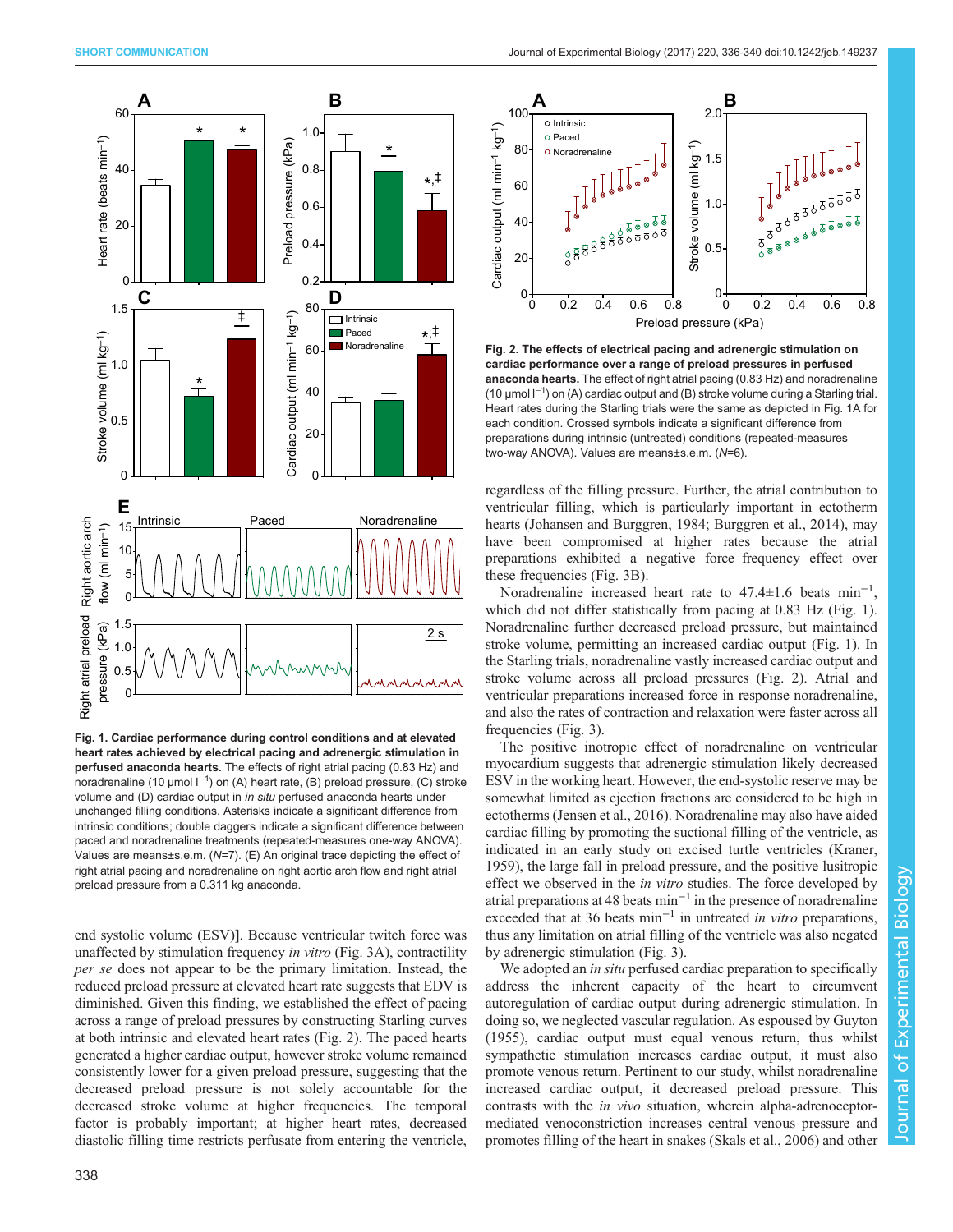<span id="page-3-0"></span>

Fig. 3. Adrenergic stimulation of contractile performance in in vitro preparations from the anaconda heart. The effects of noradrenaline (10 µmol l−<sup>1</sup> ) on (A,B) the force of contraction, (C,D) rate of contraction and (E,F) rate of 50% relaxation during a force–frequency trial in atrial and ventricular preparations from the anaconda heart. Asterisks indicate a significant overall effect of noradrenaline across all frequencies (repeated-measures two-way ANOVA). Values are means±s.e.m. (N=5).

vertebrates [\(Sandblom et al., 2005](#page-4-0)). Whilst stroke volume was maintained by noradrenaline under steady-state conditions, at a given preload pressure it was increased. Thus, in vivo, the combination of increased contractility and increased venous return increases the scope for cardiac output further than either mechanism alone (Guyton, 1955).

It is noteworthy that in a similar study on perfused crocodile hearts, adrenaline produced an increase in heart rate that was offset by decreased stroke volume (Axelsson and Franklin, 1995). Adrenaline also had little effect on the sensitivity of cardiac output to preload pressure, suggesting that the crocodile myocardium has a blunted inotropic response to adrenaline. Nonetheless, we observed that cardiac output was increased by pacing if preload pressure was compensated, suggesting that autoregulation can also be circumvented (to a lesser extent) irrespective of the contractile state of the heart. Thus, to attain variable cardiac output, different species may be more dependent on regulation of venous return than on contractility.

Although stroke volume appears relatively static in vivo, the altered filling conditions at different heart rates mean that this can

only can achieved with extrinsic regulation. We demonstrate that the positive inotropic effect of noradrenaline is needed to complement its positive chronotropic effect to increase cardiac output. Adrenergic stimulation thus plays a fundamental role in increasing cardiac contractility, even in circumstances such as exercise, when frequency modulation of cardiac output appears to predominate.

### Acknowledgements

We wish to thank Hans Gesser, who generously allowed unrestricted access to the equipment used for the in vitro experiments.

### Competing interests

The authors declare no competing or financial interests.

#### Author contributions

W.J. conceived and designed the study, conducted the experiments, analysed the data and wrote the manuscript. M.A. and T.W. contributed to the experimental design, provided materials and gave input on the manuscript.

#### Funding

This study was funded by the Danish Research Council (Natur og Univers, Det Frie Forskningsråd).

#### References

- Altimiras, J. and Axelsson, M. [\(2004\). Intrinsic autoregulation of cardiac output in](http://dx.doi.org/10.1242/jeb.00742) rainbow trout (Oncorhynchus mykiss[\) at different heart rates.](http://dx.doi.org/10.1242/jeb.00742) J. Exp. Biol. 207, [195-201.](http://dx.doi.org/10.1242/jeb.00742)
- Axelsson, M. and Franklin, C. (1995). The role of the pericardium and the effects of adrenaline and changes in oxygen tension on the performance of an in situ perfused crocodile heart. J. Exp. Biol. 198, 2509-2518.
- Bevegård, B. S. and Shepherd, J. T. (1967). Regulation of the circulation during exercise in man. Physiol. Rev. 47, 178-213.
- [Burggren, W. W., Christoffels, V. M., Crossley, D. A., Enok, S., Farrell, A. P.,](http://dx.doi.org/10.1111/apha.12170) [Hedrick, M. S., Hicks, J. W., Jensen, B., Moorman, A. F. M., Mueller, C. A. et al.](http://dx.doi.org/10.1111/apha.12170) [\(2014\). Comparative cardiovascular physiology: future trends, opportunities and](http://dx.doi.org/10.1111/apha.12170) challenges. [Acta Physiol.](http://dx.doi.org/10.1111/apha.12170) 210, 257-276.
- [Enok, S., Leite, G. S. P. C., Leite, C. A. C., Gesser, H., Hedrick, M. S. and Wang,](http://dx.doi.org/10.1242/jeb.142729) T. [\(2016\). Improved cardiac filling facilitates the postprandial elevation of stroke](http://dx.doi.org/10.1242/jeb.142729) volume in [Python regius](http://dx.doi.org/10.1242/jeb.142729). J. Exp. Biol. 219, 3009-3018.
- Farrell, A. P. [\(1991\). From hagfish to tuna: a perspective on cardiac function in fish.](http://dx.doi.org/10.1086/physzool.64.5.30156237) [Physiol. Zool.](http://dx.doi.org/10.1086/physzool.64.5.30156237) 64, 1137-1164.
- [Farrell, A. P., Small, S. and Graham, M. S.](http://dx.doi.org/10.1139/z89-040) (1989). Effect of heart rate and hypoxia [on the performance of a perfused trout heart.](http://dx.doi.org/10.1139/z89-040) Can. J. Zool. 67, 274-280.
- Farrell, A., Franklin, C., Arthur, P., Thorarensen, H. and Cousins, K. (1994). Mechanical performance of an in situ perfused heart from the turtle Chrysemys scripta during normoxia and anoxia at 5°C and 15°C. J. Exp. Biol. 191. 207-229.
- Franklin, C. and Axelsson, M. (1994). The intrinsic properties of an in situ perfused crocodile heart. J. Exp. Biol. 186, 269-288.
- [Galli, G. L. J., Gesser, H., Taylor, E. W., Shiels, H. A. and Wang, T.](http://dx.doi.org/10.1242/jeb.02228) (2006). The [role of the sarcoplasmic reticulum in the generation of high heart rates and blood](http://dx.doi.org/10.1242/jeb.02228) [pressures in reptiles.](http://dx.doi.org/10.1242/jeb.02228) J. Exp. Biol. 209, 1956-1963.
- Guyton, A. C. (1955). Determination of cardiac output by equating venous return curves with cardiac response curves. Physiol. Rev. 35, 123-129.
- [Jensen, B., Moorman, A. F. M. and Wang, T.](http://dx.doi.org/10.1111/brv.12056) (2014). Structure and function [of the hearts of lizards and snakes.](http://dx.doi.org/10.1111/brv.12056) Biol. Rev. Camb. Philos. Soc. 89, [302-336.](http://dx.doi.org/10.1111/brv.12056)
- [Jensen, B., Agger, P., de Boer, B. A., Oostra, R.-J., Pedersen, M., van der Wal,](http://dx.doi.org/10.1016/j.bbamcr.2015.10.018) [A. C., Nils Planken, R. and Moorman, A. F. M.](http://dx.doi.org/10.1016/j.bbamcr.2015.10.018) (2016). The hypertrabeculated [\(noncompacted\) left ventricle is different from the ventricle of embryos and](http://dx.doi.org/10.1016/j.bbamcr.2015.10.018) [ectothermic vertebrates.](http://dx.doi.org/10.1016/j.bbamcr.2015.10.018) Biochim. Biophy. Acta 1863, 1696-1706.
- Johansen, K. and Burggren, W. W. (1984). Venous return and cardiac filling in varanid lizards. J. Exp. Biol. 113, 389-399.
- Joyce, W., Gesser, H. and Wang, T. [\(2014\). Purinoceptors exert negative inotropic](http://dx.doi.org/10.1016/j.cbpa.2014.02.005) [effects on the heart in all major groups of reptiles.](http://dx.doi.org/10.1016/j.cbpa.2014.02.005) Comp. Biochem. Physiol. A Mol. [Integr. Physiol.](http://dx.doi.org/10.1016/j.cbpa.2014.02.005) 171, 16-22.
- [Joyce, W., Axelsson, M., Altimiras, J. and Wang, T.](http://dx.doi.org/10.1242/jeb.139543) (2016). In situ cardiac [perfusion reveals interspecific variation of intraventricular flow separation in](http://dx.doi.org/10.1242/jeb.139543) reptiles. J. Exp. Biol. 219[, 2220-2227.](http://dx.doi.org/10.1242/jeb.139543)
- Kraner, J. C. [\(1959\). Effects of increased residual volume, increased output](http://dx.doi.org/10.1161/01.RES.7.1.101) [resistance and autonomic drugs on ventricular suction in the turtle.](http://dx.doi.org/10.1161/01.RES.7.1.101) Circ. Res. 7, [101-106.](http://dx.doi.org/10.1161/01.RES.7.1.101)
- Markwalder, J. and Starling, E. H. [\(1914\). On the constancy of the systolic output](http://dx.doi.org/10.1113/jphysiol.1914.sp001668) [under varying conditions.](http://dx.doi.org/10.1113/jphysiol.1914.sp001668) J. Physiol. 48, 348-356.
- Munch, G. D. W., Svendsen, J. H., Damsgaard, R., Secher, N. H., González-Alonso, J. and Mortensen, S. P. [\(2014\). Maximal heart rate does not limit](http://dx.doi.org/10.1113/jphysiol.2013.262246)